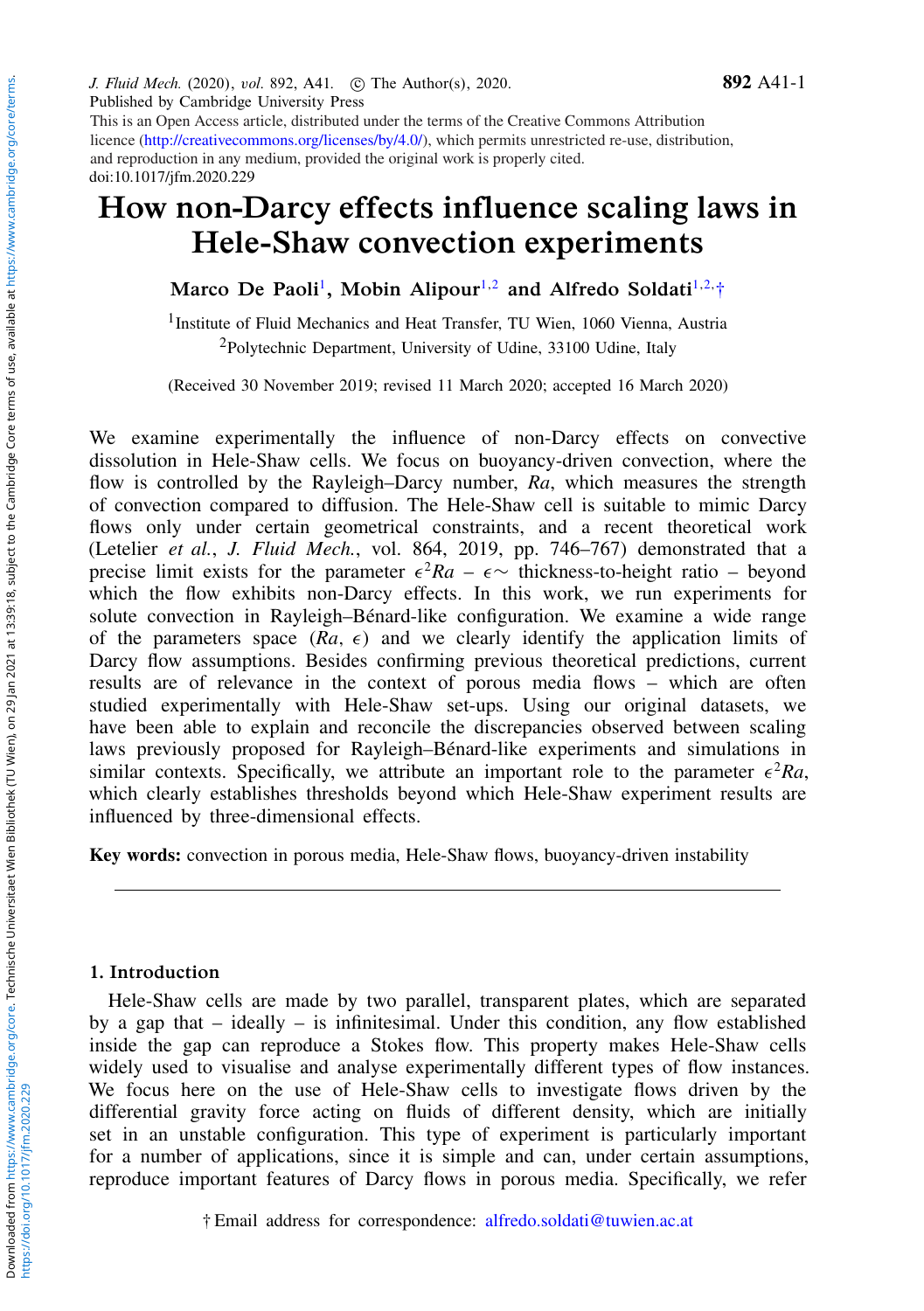to the instance of fluid saturated porous media, in which a heavier fluid sits on top of a lighter fluid. In this instance (for certain density differences), the fluid flow is dominated by convection; this type of flow was examined by Saffman & Taylor [\(1958\)](#page-14-0), who also introduced the concept that the flow inside a porous media can be experimentally reproduced employing a Hele-Shaw cell.

In this paper, we examine the process of solute convection in Rayleigh–Bénard-like flows in Hele-Shaw cells, with the following set-up: the cell is filled with pure fluid, i.e. solute is initially not present, and the concentration of solute is kept constant along the top boundary of the domain. Since the density of the fluid is larger at the top wall, the system is unstable and, with time, tiny instabilities of the density interface grow into finger-like structures, which eventually develop convective currents. This configuration is of crucial importance to investigate geophysical subsurface flows such as water contamination (LeBlanc [1984;](#page-13-0) Van Der Molen & Ommen [1988\)](#page-14-1), petroleum migration (Simmons, Fenstemaker & Sharp Jr [2001\)](#page-14-2), carbon sequestration (Huppert & Neufeld [2014;](#page-13-1) Emami-Meybodi *et al.* [2015\)](#page-13-2) and sea ice formation (Wettlaufer, Worster & Huppert [1997;](#page-14-3) Feltham *et al.* [2006\)](#page-13-3). The main dimensionless governing parameter of the flow is the Rayleigh–Darcy number (*Ra*), which stands for an inverse diffusivity, or for the relative strength of convection to diffusion (Slim [2014\)](#page-14-4), and is defined as

<span id="page-1-0"></span>
$$
Ra = \frac{g\Delta\rho_s^*(b^*)^2H^*}{12\mu D},\tag{1.1}
$$

where,  $\Delta \rho_s^*$  is the density difference between the solute-saturated fluid and the pure fluid, g is the acceleration due to gravity,  $b^*$  is the cell gap thickness,  $H^*$  is the cell height, *D* is the molecular diffusion coefficient and  $\mu$  is the dynamic viscosity. This system is analysed in terms of solute dissolution rate  $F(t)$ , i.e. the amount of solute dissolved per unit of area and time. Based on the time evolution of  $F(t)$ , three different flow phases can be defined: (i) the flow is initially controlled by diffusion; then (ii) an unstable layer builds up at the upper boundary and convective finger-like structures form and control the evolution of the system; and finally (iii) shutdown of convection takes place (Hewitt, Neufeld & Lister [2013;](#page-13-4) Slim [2014\)](#page-14-4).

Two-dimensional Darcy simulations have shown that, during the convection dominated phase, the solute dissolution rate is independent of the Rayleigh–Darcy number (Pau *et al.* [2010;](#page-14-5) Hewitt *et al.* [2013;](#page-13-4) Slim [2014\)](#page-14-4). Noteworthy though, experiments in Hele-Shaw cells have shown that the quantity  $F(t)$  exhibits weak dependence on *Ra* (Backhaus, Turitsyn & Ecke [2011;](#page-13-5) Tsai, Riesing & Stone [2013\)](#page-14-6). Therefore, in an attempt to unravel this discrepancy, Hidalgo *et al.* [\(2012\)](#page-13-6) investigated numerically the time-dependent dissolution process in fluids characterised by concentration-dependent viscosity and non-monotonic density-concentration curves; they concluded that the *Ra*-dependent character of the dissolution flux observed experimentally is not motivated by these two causes. Subsequent studies investigated the influence of the geometry of the domain on the features of the flow. In particular, with the aid of perturbation techniques and numerical simulations, Letelier, Mujica  $\&$ Ortega [\(2019\)](#page-13-7) investigated the effect of the combined action of the Rayleigh–Darcy number and the anisotropy ratio  $\epsilon = b^*/\sqrt{12}H^*$ . In accordance with the value of the parameter  $\epsilon^2 Ra$ , they have been able to identify three flow configurations: (i) Darcy regime ( $\epsilon^2 Ra \rightarrow 0$ ), where the flow is two-dimensional and well described by Darcy simulations; (ii) Hele-Shaw regime  $(\epsilon^2 Ra \ll 1)$ , where the flow is still two-dimensional but influenced by gap-induced dispersion; and (iii) three-dimensional regime ( $\epsilon^2 Ra \gg 1$ ), when the effects of the third dimension become non-negligible.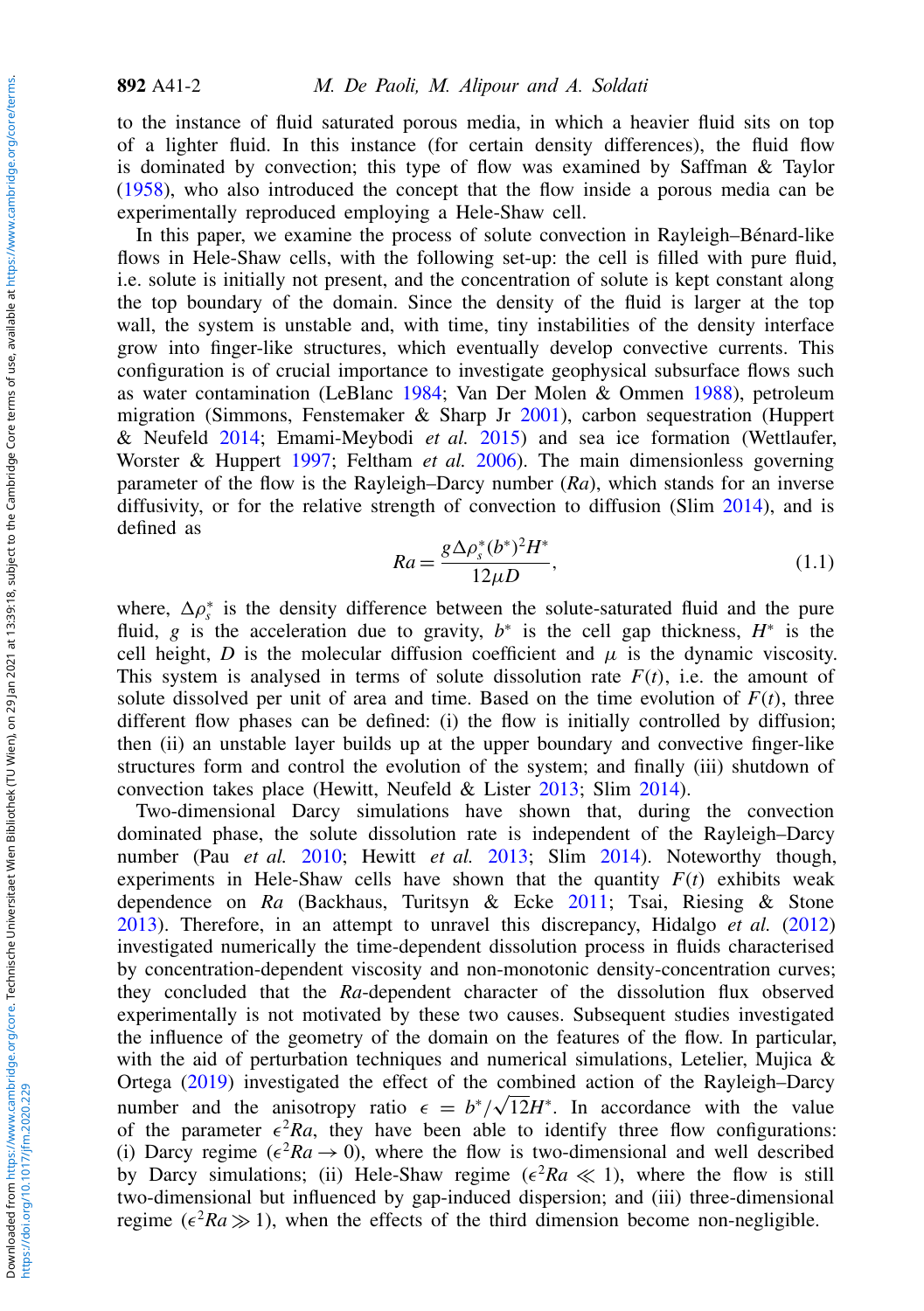<span id="page-2-0"></span>

FIGURE 1. Sketch of the experimental set-up adopted. (*a*) Side view of the apparatus with indication of the main components. (*b*) Domain with explicit indication of dimensions, coordinate system and boundary conditions.

The object of this work is to provide experimental ground to these recent findings, with a further ambitious attempt of reconciling the different scaling laws of the solute dissolution rate available from the literature. To explore a wide range of the parameter space  $\epsilon^2 Ra$ , we will use a Hele-Shaw cell with variable gap and variable height in a Rayleigh–Bénard-like set-up.

## 2. Methodology

We consider a rectangular domain initially filled with pure fluid. Solute concentration is kept constant at the top wall, whereas other boundaries are impermeable with respect to fluid and solute fluxes. This set-up is defined as Rayleigh–Bénard-like or a one-sided configuration (Hewitt *et al.* [2013;](#page-13-4) De Paoli, Zonta & Soldati [2016\)](#page-13-8). For different Rayleigh–Darcy numbers, we measured the mean solute dissolution rate by keeping the same fluid and solute  $(\Delta \rho_s^*, D)$  and  $\mu$  are constant), but varying the geometry of the cell (gap width,  $b^*$ , and domain height,  $H^*$ ).

The apparatus is sketched in figure  $1(a)$  $1(a)$  and consists of two parallel acrylic plates (thickness 30 mm), having width of 200 mm and height of 370 mm, separated by a gap  $b^* \in [0.15; 1.00]$  mm. Except the top wall, fluid layer boundaries are defined by rubber seals, which confine the fluid between the plates and avoid leakages. The cell width is kept constant and equal to  $L^* = 160$  mm, whereas the cell height is varied using different gaskets so that  $H^* \in [104; 343]$  mm. The material used for the gaskets is a high-quality impermeable rubber (Klinger–Sil C–4400) worked with highprecision CNC machines. The fluid domain, with explicit indication of the dimensions, coordinate system and boundary conditions, is shown in figure [1\(](#page-2-0)*b*). The plates are held in place with the aid of screws. To obtain a desired value of gap thickness and to ensure its uniformity over the cell, metal shims are placed in the gap and the same torque is applied to all the screws. Along the top wall lies a steel mesh  $(40 \mu m)$  grid size) which contains the dye powder.

Jafari-Raad & Hassanzadeh [\(2015\)](#page-13-9) observed that some discrepancies between experiments and simulations may occur due to the nature of the fluids adopted. For instance, Methanol and Ethylene-Glycol (known as MEG) and Propylene-Glycol (PPG), often used in experimental studies, are characterised by a non-monotonic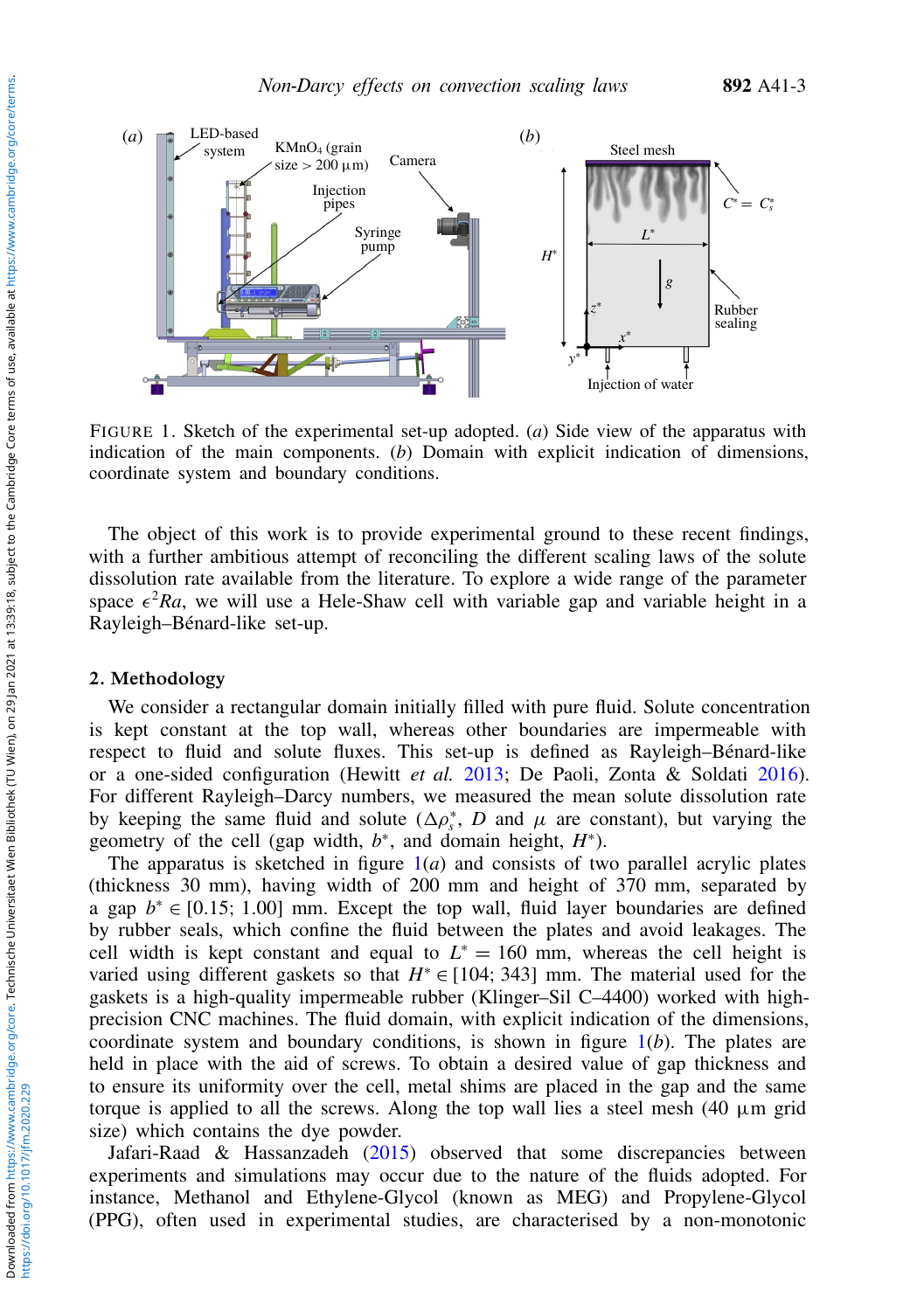variation of the fluid density with respect to solute concentration. In contrast, most of the numerical studies considered a much simpler linear dependency of density and concentration. To neglect the effect of the fluid properties, we chose two fluids marked by a linear density-concentration profile: an aqueous solution of potassium permanganate  $(KMnO<sub>4</sub>)$  to mimic the heavy fluid (high solute concentration) and water to mimic the light fluid (low solute concentration). Viscosity and diffusion are assumed constant and equal to  $\mu = 9.2 \times 10^{-4}$  Pa s and  $D = 1.65 \times 10^{-9}$  m<sup>2</sup> s<sup>-1</sup>, respectively (Slim *et al.* [2013\)](#page-14-7). With these fluids, a linear behaviour of the mixture density  $\rho^*$  as a function of the solute concentration  $C^*$  is obtained, i.e.

<span id="page-3-1"></span>
$$
\rho^* = \rho_s^* \left[ 1 + \frac{\Delta \rho_s^*}{\rho_s^* C_s^*} (C^* - C_s^*) \right],\tag{2.1}
$$

where,  $\rho_s^*$  is the density of the saturated solution,  $C_s^* = 48 \text{ kg m}^{-3}$  is the effective saturation value of concentration and  $\Delta \rho_s^*$  is the density difference between a saturated solution and pure water. A discussion on the mixture density as a function of the solute concentration can be found in appendix [A.](#page-12-0) Since water density is sensitive to temperature, although we run experiments in the temperature range  $20-25$ °C, for the sake of precision  $\rho_s^*$  and  $\Delta \rho_s^*$  are estimated in each experiment by the correlations of Novotný & Söhnel [\(1988\)](#page-13-10). With this set-up, we obtained  $Ra \in [4.8 \times 10^4; 7.0 \times 10^6]$ .

We reconstruct solute concentration fields from light intensity maps (Slim *et al.* [2013;](#page-14-7) Ching, Chen & Tsai [2017\)](#page-13-11). The accuracy of the concentration reconstruction process is sensitive to the local value of the mass fraction (Slim *et al.* [2013\)](#page-14-7); in particular, the error may be significant (a few per cent) in regions of the domain that are characterised by high values of solute concentration. However, regions of high solute concentration are limited to the top of the domain, with an overall extension of less than 5 %, similar to previous experimental campaigns (Slim *et al.* [2013;](#page-14-7) Alipour & De Paoli [2019\)](#page-13-12). Grains of potassium permanganate (diameter greater than 200  $\mu$ m) are poured onto the grid. Afterwards, water is injected from two channels located at the bottom of the cell with the aid of a syringe pump. The fluid level is increased up to the upper boundary and the pump is shut down. This moment is considered as the beginning of the experiment  $(t^*=0)$ . After water injection, the solute dissolves and a fluid layer denser than water forms below the grid: the heavy mixture layer thickens, becomes unstable and the finger-like structures form (Slim [2014\)](#page-14-4). We use a Canon 1300D camera equipped with 18–55 mm lenses to record the evolution of the flow, with resolution and acquisition rate corresponding to  $3456 \times 5184$  pixel and 1 f.p.s., respectively. The system is illuminated from the back side with a tuneable LED-based system: the tension applied to the LEDs is adjusted to maximise the sensitivity of the apparatus. Since the gap thickness has a significant effect on the colour of the mixture, the calibration is repeated for each value of  $b^*$ . Given the light intensity distribution (camera images), the concentration field is finally reconstructed (Slim *et al.* [2013\)](#page-14-7). Experimental results are the average of three experiments in the same configuration. A summary of all experimental parameters investigated can be found in table [1.](#page-4-0)

To present the results in dimensionless form, we set the buoyancy velocity

<span id="page-3-0"></span>
$$
\mathcal{W}^* = \frac{g \Delta \rho_s^*(b^*)^2}{12\mu} \tag{2.2}
$$

as the reference velocity scale, whereas lengths and time are scaled with  $\mathcal{L}^* = D/\mathcal{W}^*$ and  $\mathcal{L}^*/\mathcal{W}^*$ , respectively. Concentration is made dimensionless with respect to  $C_s^*$  (for further details on the dimensionless set of variables, see Slim [\(2014\)](#page-14-4)). The absence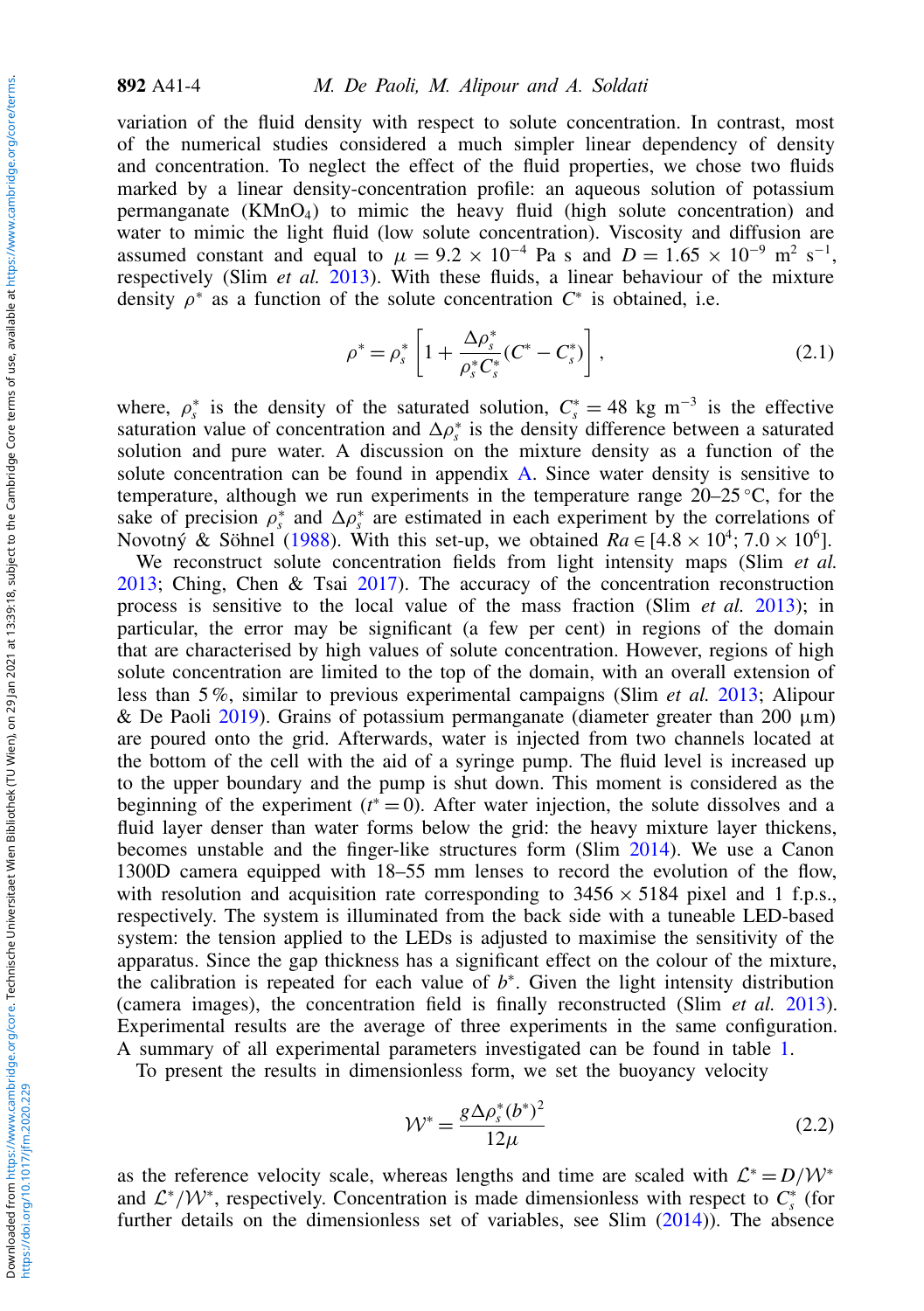Non-Darcy effects on convection scaling laws 892 A41-5

<span id="page-4-0"></span>

| $h^*$ | $H^*$ | $10^3\epsilon$ | Ra                   | $\langle F \rangle$ | $h^*$ | $H^*$ | $10^3\epsilon$ | Ra                   | $\langle F\rangle$ |
|-------|-------|----------------|----------------------|---------------------|-------|-------|----------------|----------------------|--------------------|
| (mm)  | (mm)  | $(-)$          | $(-)$                | $(-)$               | (mm)  | (mm)  | $(-)$          | $(-)$                | $(-)$              |
| 0.150 | 104   | 0.415          | $4.82 \times 10^{4}$ | 0.102               | 0.500 | 201   | 0.717          | $1.03 \times 10^{6}$ | 0.070              |
| 0.150 | 132   | 0.328          | $6.10 \times 10^{4}$ | 0.105               | 0.500 | 236   | 0.611          | $1.21 \times 10^{6}$ | 0.071              |
| 0.150 | 164   | 0.264          | $7.58 \times 10^{4}$ | 0.100               | 0.500 | 343   | 0.421          | $1.76 \times 10^{6}$ | 0.075              |
| 0.150 | 201   | 0.215          | $9.30 \times 10^{4}$ | 0.110               | 0.800 | 104   | 2.213          | $1.37 \times 10^{6}$ | 0.022              |
| 0.150 | 236   | 0.183          | $1.09 \times 10^{5}$ | 0.101               | 0.800 | 132   | 1.748          | $1.73 \times 10^{6}$ | 0.020              |
| 0.150 | 343   | 0.126          | $1.58 \times 10^{5}$ | 0.097               | 0.800 | 164   | 1.406          | $2.16 \times 10^{6}$ | 0.024              |
| 0.300 | 104   | 0.830          | $1.93 \times 10^{5}$ | 0.082               | 0.800 | 201   | 1.147          | $2.64 \times 10^{6}$ | 0.026              |
| 0.300 | 132   | 0.656          | $2.44 \times 10^{5}$ | 0.083               | 0.800 | 236   | 0.977          | $3.10 \times 10^{6}$ | 0.030              |
| 0.300 | 164   | 0.527          | $3.03 \times 10^{5}$ | 0.080               | 0.800 | 343   | 0.674          | $4.50 \times 10^{6}$ | 0.024              |
| 0.300 | 201   | 0.430          | $3.72 \times 10^{5}$ | 0.082               | 1.000 | 104   | 2.766          | $2.14 \times 10^{6}$ | 0.013              |
| 0.300 | 236   | 0.366          | $4.36 \times 10^{5}$ | 0.083               | 1.000 | 132   | 2.185          | $2.71 \times 10^{6}$ | 0.012              |
| 0.300 | 343   | 0.253          | $6.33 \times 10^{5}$ | 0.087               | 1.000 | 164   | 1.758          | $3.37 \times 10^{6}$ | 0.013              |
| 0.500 | 104   | 1.383          | $5.35 \times 10^{5}$ | 0.065               | 1.000 | 201   | 1.433          | $4.13 \times 10^{6}$ | 0.013              |
| 0.500 | 132   | 1.093          | $6.78 \times 10^{5}$ | 0.076               | 1.000 | 236   | 1.222          | $4.85 \times 10^{6}$ | 0.012              |
| 0.500 | 164   | 0.879          | $8.42 \times 10^{5}$ | 0.074               | 1.000 | 343   | 0.843          | $7.03 \times 10^{6}$ | 0.012              |

TABLE 1. Summary of all experiments performed. The Rayleigh–Darcy number is defined as  $Ra = g\Delta\rho_s^*(b^*)^2H^*/(12\mu D)$ , where  $\Delta\rho_s^* = 38.1$  kg m<sup>-3</sup>,  $\mu = 9.2 \times 10^{-4}$  Pa s and  $D =$ 1.65 × 10<sup>-9</sup> m<sup>2</sup> s<sup>-1</sup>. Experiments are grouped by gap thickness, b<sup>\*</sup>. Flux measurements reported are the average of three experiments.

of the superscript \* is used here to refer to dimensionless variables. The most relevant global observable for the present system is the averaged dimensionless dissolution rate  $F(t)$ . This observable, which represents the amount of solute dissolved per unit of area and time, is customarily computed in numerical simulations as  $F(t) = 1/L \int_0^L \partial_z C(x, z)|_{z=H} dx$ . However, in experiments, the concentration gradients, especially at the top of the domain, are very sensitive to the concentration values as reconstructed from the pixels' intensity. Therefore, we compute  $F(t)$  starting from the cumulative indicator represented by the dimensionless mass of solute contained in the domain per unit of depth,  $m(t) = \int_0^L \int_0^H C \, dx \, dz$ , obtaining (Ching *et al.* [2017\)](#page-13-11)

<span id="page-4-1"></span>
$$
F(t) = \frac{1}{L} \frac{dm(t)}{dt}.
$$
\n(2.3)

Numerical and experimental investigations have shown that, with respect to the dissolution process, three regimes may be identified: diffusion-driven, convectiondominated (or constant flux) and shutdown of convection. We refer to Slim [\(2014\)](#page-14-4) for a thorough description of the entire dissolution dynamics.

## 3. Results and discussion

In this section we will assess potential consequences of the assumption of Darcy flow by examining the role of the cell width when it is used as the parameter to increase the Rayleigh–Darcy number. However, it is instrumental in our analysis to examine the behaviour of dissolution flux in time for cases in which the Darcy flow assumptions can be safely applied (we will demonstrate this later). For experimental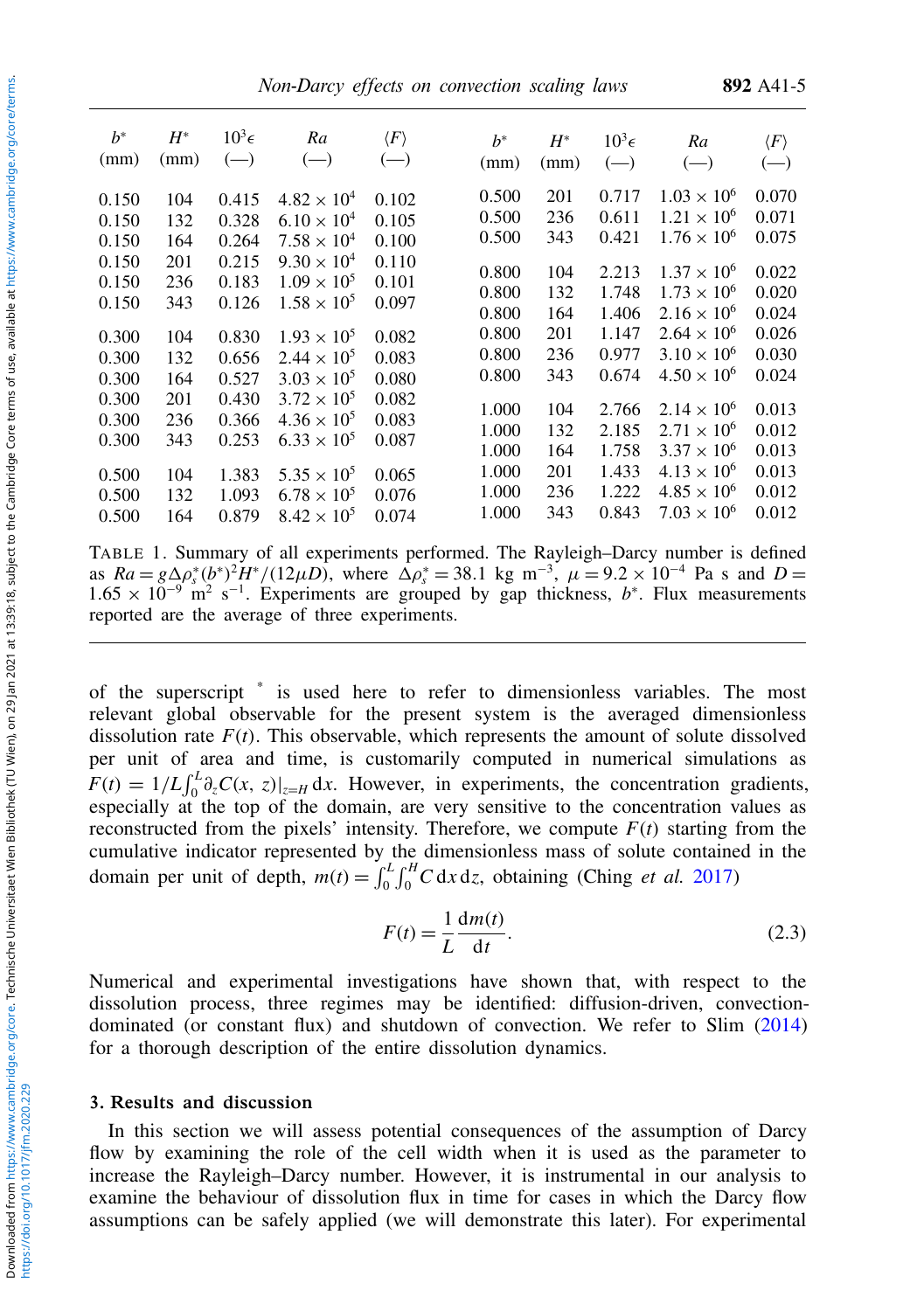<span id="page-5-0"></span>

FIGURE 2. Time-dependent dimensionless dissolution rate *F*(*t*) for different Rayleigh– Darcy numbers, as indicated in the figure. All experiments refer to the same gap thickness  $(b^* = 0.30$  mm), whereas  $H^*$  varies. It is apparent here that a constant flux regime is found and it is later followed by a shutdown regime. The black line at  $Ra = 6.3 \times$  $10<sup>5</sup>$  corresponds to the experiment shown in figure  $3(a)$  $3(a)$ . The time-averaged value of the dissolution rate during the constant flux regime, averaged over three experiments, is reported in figure [4\(](#page-7-0)*a*) (red squares).

convenience, we will examine the solute flux behaviour for different Rayleigh–Darcy numbers: for this assessment, we increase  $Ra$  by increasing the domain height  $H^*$ , as from [\(1.1\)](#page-1-0), but fixing the gap thickness to  $b^* = 0.30$  mm. The evolution of the dimensionless time-dependent dissolution rate,  $F(t)$ , computed as in  $(2.3)$ , is shown in figure [2.](#page-5-0) The line at  $Ra = 6.3 \times 10^5$  is black as a reference for later discussion. It is apparent from the plateaux exhibited by the different experiments that a constant flux regime is found and it is later followed by a shutdown regime. The value of the plateau is similar for all the different cases and appears independent of *Ra*. This behaviour was found also, with quantitatively similar results, by a number of numerical studies performed under Darcy flow assumptions (Pau *et al.* [2010;](#page-14-5) Hidalgo *et al.* [2012;](#page-13-6) Slim [2014;](#page-14-4) De Paoli, Zonta & Soldati [2017;](#page-13-13) Amooie, Soltanian & Moortgat [2018;](#page-13-14) Wen *et al.* [2018](#page-14-8)*a*).

To focus now on the role of the domain gap,  $b^*$ , we consider experiments performed in a cell with constant domain height  $H^* = 343$  mm, and variable gap thickness  $b^*$ . Four snapshots of the solute concentration are shown in figure [3,](#page-6-0) and correspond to four different cases of increasing gap width  $(b^* = 0.30, 0.50, 0.80$  and 1.00 mm), i.e. of increasing  $Ra$ ; the experiment shown in figure  $3(a)$  $3(a)$  corresponds to the black line in figure [2.](#page-5-0) The four snapshots of figure [3](#page-6-0) are taken at the time at which fingers have impinged on the lower boundary. This time precedes the end of the different plateaux in figure [2,](#page-5-0) just before the beginning of the shutdown phase. While in figure [3\(](#page-6-0)*a*) sharp concentration gradients (highlighted by the pronounced colour gradients) are noticeable, we observe from figure [3\(](#page-6-0)*b*–*d*) that increasing *Ra* via increasing the gap width corresponds to a smoothing of the concentration gradients, and fingers appear progressively less and less coherent. Responsible for this smoothing of the concentration gradients is the shear (or hydrodynamic) dispersion (Taylor [1953\)](#page-14-9), which occurs when a velocity profile advects scalar species at different streamwise velocity. Increasing the gap width corresponds to a decrease of the resistance experienced by the fluid flowing down the cell and, for the same driving force (i.e. density difference) we should expect a larger solute flux, since the convective velocity  $W^*$ scales with  $(b^*)^2$ , see [\(2.2\)](#page-3-0). However, since the hydrodynamic dispersion varies with the velocity gradient of the Poiseuille flow profile, which scales as  $W^*/b^* \sim b^*$ ,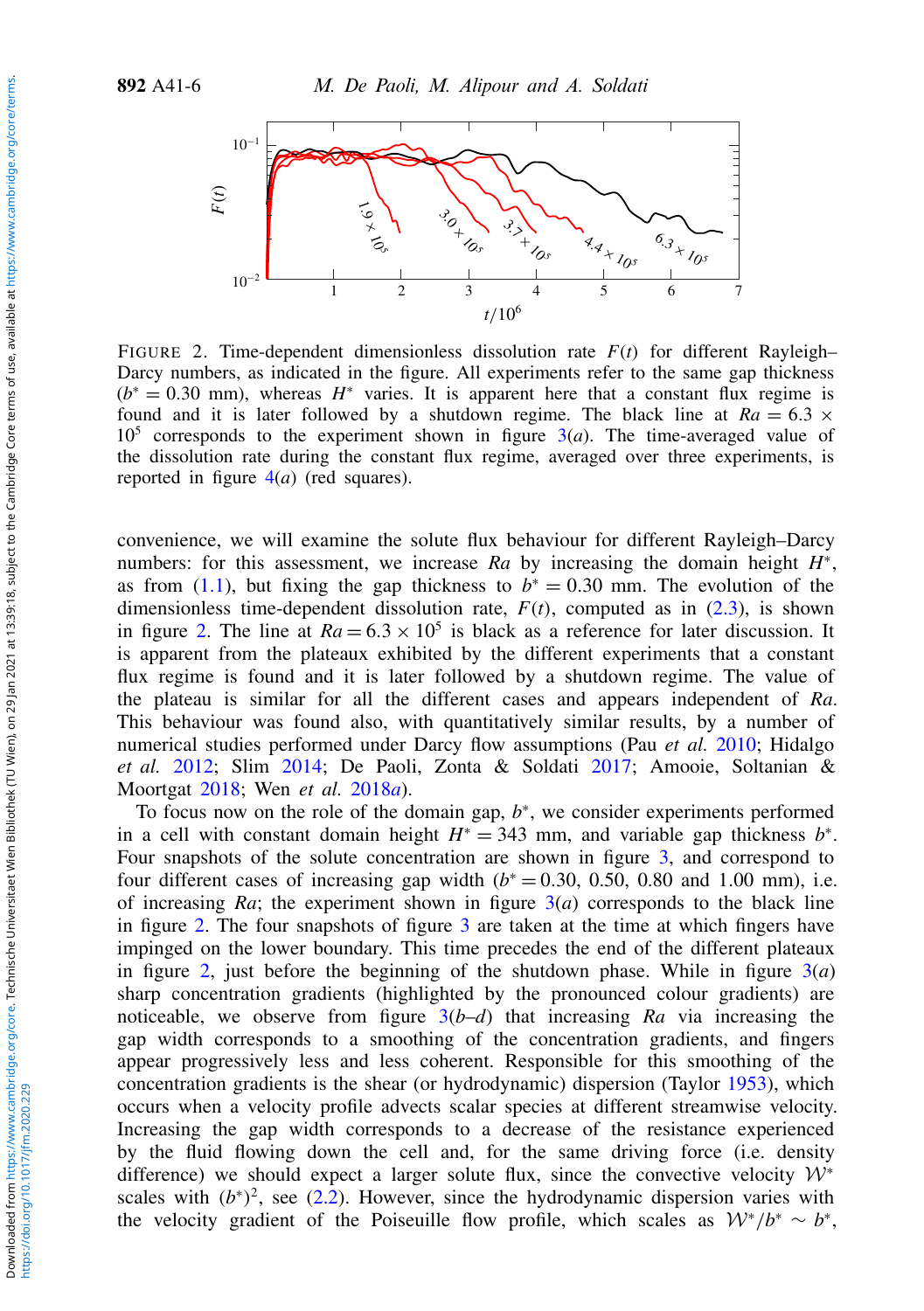<span id="page-6-0"></span>

FIGURE 3. Effect of the gap thickness on the flow. Concentration fields are reported for (*a*)  $b^* = 0.30$  mm ( $Ra = 6.3 \times 10^5$ ), (*b*)  $b^* = 0.50$  mm ( $Ra = 1.8 \times 10^6$ ), (*c*)  $b^* = 0.80$  mm  $(Ra = 4.5 \times 10^6)$  and (*d*)  $b^* = 1.0$  mm  $(Ra = 7.0 \times 10^6)$ . Larger gap thicknesses correspond to stronger effects of dispersion. When gap thickness is increased, the shape of the fingers is less defined and the concentration gradients across the interface of the fingers reduce.

increasing the gap width produces an interplay between convective velocity and hydrodynamic dispersion; in this way, the flow in the cell can be influenced by the three-dimensional spurious effects, which can prevent the application of the Darcy flow hypothesis to analyse the flow features. This will be further discussed later in this section.

To fully appreciate the important role of hydrodynamic dispersion on this type of experiment, we present in figure [4](#page-7-0) a global view of all our measurements of  $\langle F \rangle$ , which is the time average of the solute flux  $F(t)$  during the constant flux regime. We underline here that Letelier *et al.* [\(2019\)](#page-13-7) used the scalar dissipation rate rather than  $\langle F \rangle$ , but as discussed by De Paoli *et al.* [\(2019\)](#page-13-15), for the present configuration,  $\langle F \rangle$  is equivalent to the mean scalar dissipation rate. In figure  $4(a)$  $4(a)$ , we present  $\langle F \rangle$ as a function of *Ra*, which is varied both by changing  $H^*$  and  $b^*$ , see [\(1.1\)](#page-1-0). The figure shows five datasets, corresponding to five values of  $b^*$ . We can observe that data corresponding to small values of  $b^*$  ( $\leq 0.50$  mm) have a distinctly different behaviour from those obtained for the two larger values of *b* ∗ . In particular, for  $b^* = 0.80$  mm and 1.00 mm, corresponding to a decrease of resistance to the flow, there is an important decrease of  $\langle F \rangle$ , while hypothetical two-dimensional simulations would give a constant  $\langle F \rangle$ . The case of the reported strong reduction of  $\langle F \rangle$  in our experiments may be interpreted as the combined action of spurious transversal solute fluxes in the Hele-Shaw cell, which produce the dispersion effects as discussed by Letelier *et al.* [\(2019\)](#page-13-7), and the transition towards to the three-dimensional flow regime. Numerical simulations can replicate a perfect two-dimensional situation and therefore will be used here to benchmark and analyse our data in the limit of small thicknesses. Numerical simulations are commonly analysed in terms of the Sherwood number,  $Sh = \langle F \rangle Ra$  which, in the instance of heat transfer problems, is called the Nusselt number. In the papers by Slim [\(2014\)](#page-14-4) and Wen *et al.* [\(2018](#page-14-8)*a*), a linear scaling was found for the Sherwood number as  $Sh = \beta Ra^{\alpha}$  with  $\alpha = 1$  and  $\beta = 0.017$ .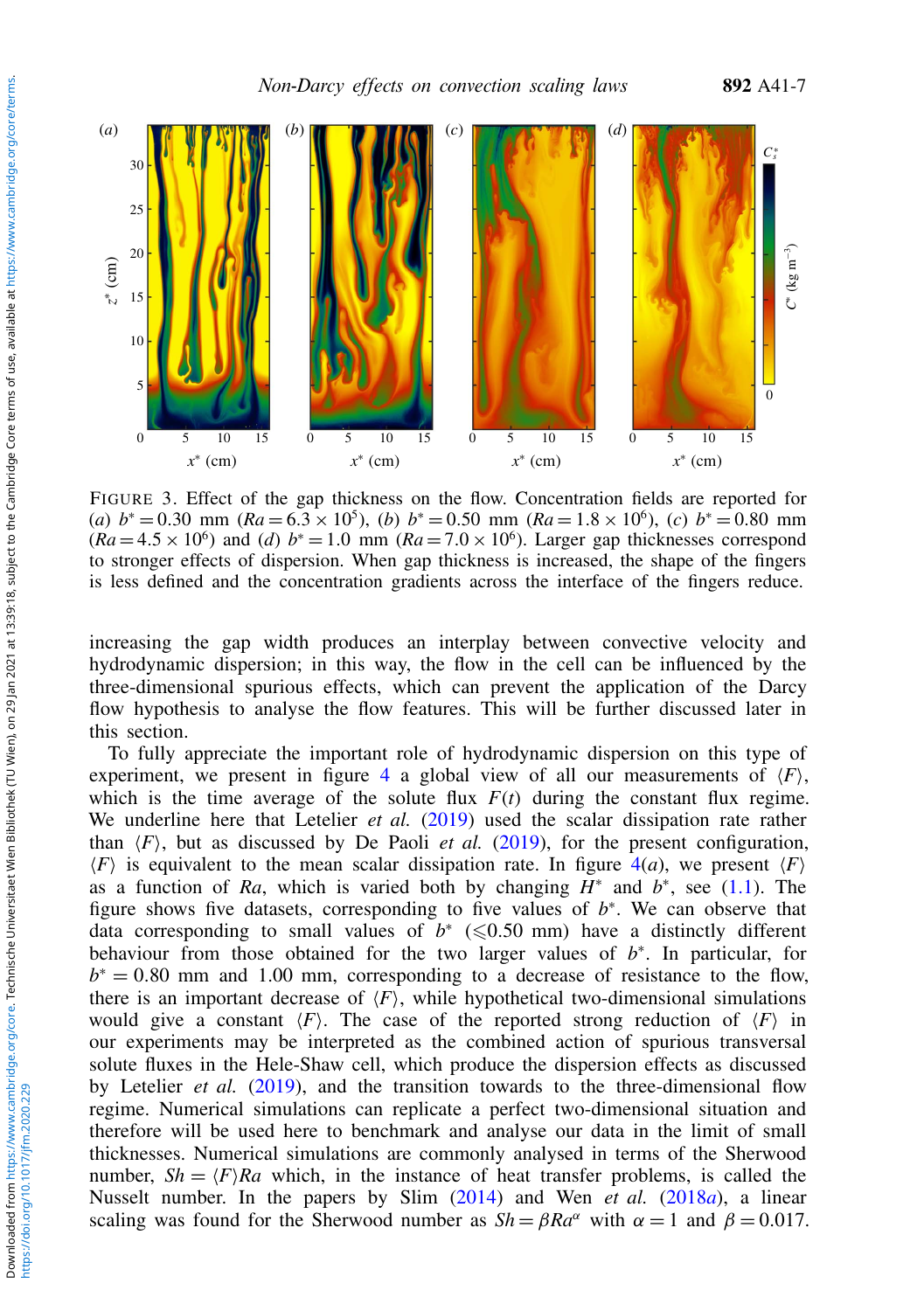<span id="page-7-0"></span>

FIGURE 4. (*a*) Time-averaged dissolution rate,  $\langle F \rangle$ , as a function of the Rayleigh–Darcy number, *Ra*. Here, *Ra* is changed varying gap thickness *b*<sup>∗</sup> and domain height *H*<sup>∗</sup>. A difference in the behaviour of  $\langle F \rangle$  is observed between low and high values of the gap thickness. (*b*) Low-thickness experiments, corresponding to three values of thickness  $b^*$ , and six values of the domain height  $H^* = 104$  mm, 132 mm, 164 mm, 201 mm, 236 mm and 343 mm. Sherwood number is shown as a function of the Rayleigh–Darcy number. Results are fitted within the same value of the gap thickness. Best fitting functions  $Sh = \beta Ra^{\alpha}$  computed for constant  $b^*$  are shown as dashed lines. Scaling exponents found via data fitting and limited to each subdataset are also reported. The curve corresponding to the exponent found in numerical simulations,  $\alpha = 1$ , is also shown (solid line).

Similarly, a linear scaling is obtained by Hidalgo *et al.* [\(2012\)](#page-13-6) and Amooie *et al.* [\(2018\)](#page-13-14). With the aim of emphasising the effect of the experimental parameters on *Sh*, in figure [4\(](#page-7-0)*b*) we show the behaviour of the Sherwood number as a function of *Ra* in the following way: we grouped the data into subdatasets of six experiments obtained for the same gap, and for each subdataset, *Ra* was varied by changing only the domain height  $H^*$ . In figure  $4(b)$  $4(b)$ , the scaling exponents found via data fitting and limited to each subdataset are also reported: the value of the exponents is in very good agreement with those found in the literature, which are summarised in table [2.](#page-8-0) To find best fit power laws, a regression model is applied on the data in the form  $\log Sh = \alpha \log Ra + \log \beta$ .

If we compare now our situation to previous experimental campaigns, we observe that Backhaus *et al.* [\(2011\)](#page-13-5) and Tsai *et al.* [\(2013\)](#page-14-6) report  $\alpha = 0.80$  and 0.76, respectively. In both papers  $\alpha$  was identified as a best fit exponent on the entire dataset, but while Tsai *et al.* [\(2013\)](#page-14-6) varied *b* <sup>∗</sup> only, Backhaus *et al.* [\(2011\)](#page-13-5) varied both  $b^*$  and  $H^*$ . To emphasise clearly the effect of changing  $b^*$  and  $H^*$  on our data, in figure [5](#page-8-1) we show the behaviour  $\langle F \rangle$  as a function of *Ra* and we find the best fit exponents  $\alpha$  on different subdatasets which, this time, group data points with the same  $H^*$ . We plot  $\langle F \rangle$  rather than *Sh* because effects emerge in a more evident manner, and therefore we now look for the scaling

$$
\langle F \rangle = \frac{Sh}{Ra} \sim Ra^{\alpha - 1}.
$$
\n(3.1)

As shown clearly by the value of the slopes reported in figure [5,](#page-8-1) in this case we find values for  $\alpha \approx 0.85$ , much closer to those obtained in previous experiments by Backhaus *et al.* [\(2011\)](#page-13-5) and Tsai *et al.* [\(2013\)](#page-14-6). It seems therefore clear that the scaling

https://doi.org/10.1017/jfm.2020.229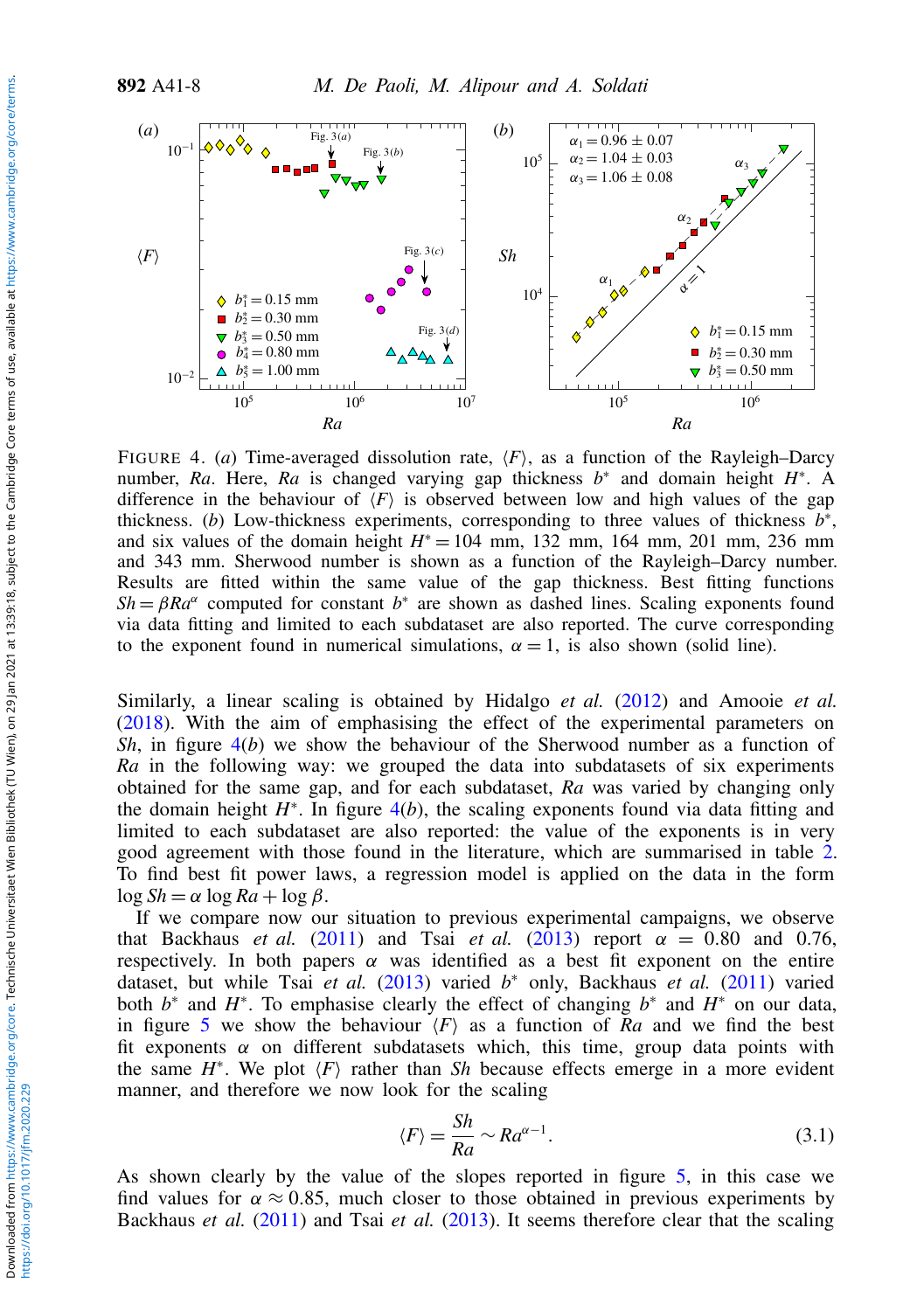<span id="page-8-1"></span>

FIGURE 5. Time-averaged dissolution rate,  $\langle F \rangle$ , as a function of the Rayleigh–Darcy number, Ra. Experiments for all the values of height considered,  $H^*$ , and small thicknesses  $(b^* = 0.15, 0.30$  and 0.50 mm) are shown. Best fitting functions  $\langle F \rangle \sim Ra^{\alpha-1}$  computed for constant  $H^*$  are shown as dashed lines. Scaling exponents found via data fitting and limited to each value of domain height are also reported. The curve corresponding to the mean value of best fit exponents,  $\alpha = 0.85$ , is also shown (solid line).

<span id="page-8-0"></span>

| Reference                      | Method       | Technique                          | Ra                                   | $\alpha$ |
|--------------------------------|--------------|------------------------------------|--------------------------------------|----------|
| Backhaus et al. (2011)         | Experimental | PPG and water                      | $6 \times 10^3 - 9 \times 10^4$      | 0.76     |
| Tsai et al. (2013)             | Experimental | PPG and water                      | $5 \times 10^3 - 1 \times 10^5$      | 0.84     |
| Hidalgo <i>et al.</i> $(2012)$ | Numerical    | Spectral and<br>finite differences | $5 \times 10^3 - 3 \times 10^4$      | 1.031    |
| Slim (2014)                    | Numerical    | Pseudospectral                     | $2 \times 10^3 - 5 \times 10^4$      | 1        |
| Wen, Chang & Hesse<br>(2018b)  | Numerical    | Pseudospectral                     | $1 \times 10^4 - 5 \times 10^4$      |          |
| Amooie et al. (2018)           | Numerical    | Spectral elements                  | $1.5 \times 10^3 - 1.35 \times 10^5$ |          |

TABLE 2. Summary of scaling exponents,  $\alpha$  of equation  $Sh = \beta Ra^{\alpha}$ , as found in previous numerical and experimental works. We consider here only experiments performed in Hele-Shaw cells and two-dimensional Darcy simulations in homogeneous and isotropic porous media. In the experimental works, an aqueous solution of PPG has been used. In the numerical works, different discretisation techniques have been adopted. The range of Rayleigh–Darcy numbers considered is also reported.

of  $\alpha$  found in previous experimental works includes also some effect of the spurious transversal currents.

To analyse in detail, and also in an effort to quantify the influence of the geometry of the Hele-Shaw cell, which is crucial for the evolution of the flow, we use the cell anisotropy ratio,  $\epsilon = b^*/\sqrt{12}H^*$ , which scales as the ratio of the characteristic time of transverse diffusion,  $(b^*)^2/D$ , to the longitudinal advection time,  $H^*/\hat{w}^*$ , being  $\hat{w}^*$  the vertical velocity averaged across the gap *b*<sup>∗</sup> (see Bae, Beta & Bodenschatz [2009;](#page-13-16) Kirby [2010\)](#page-13-17). The behaviour of  $\langle F \rangle$  as a function of the anisotropy ratio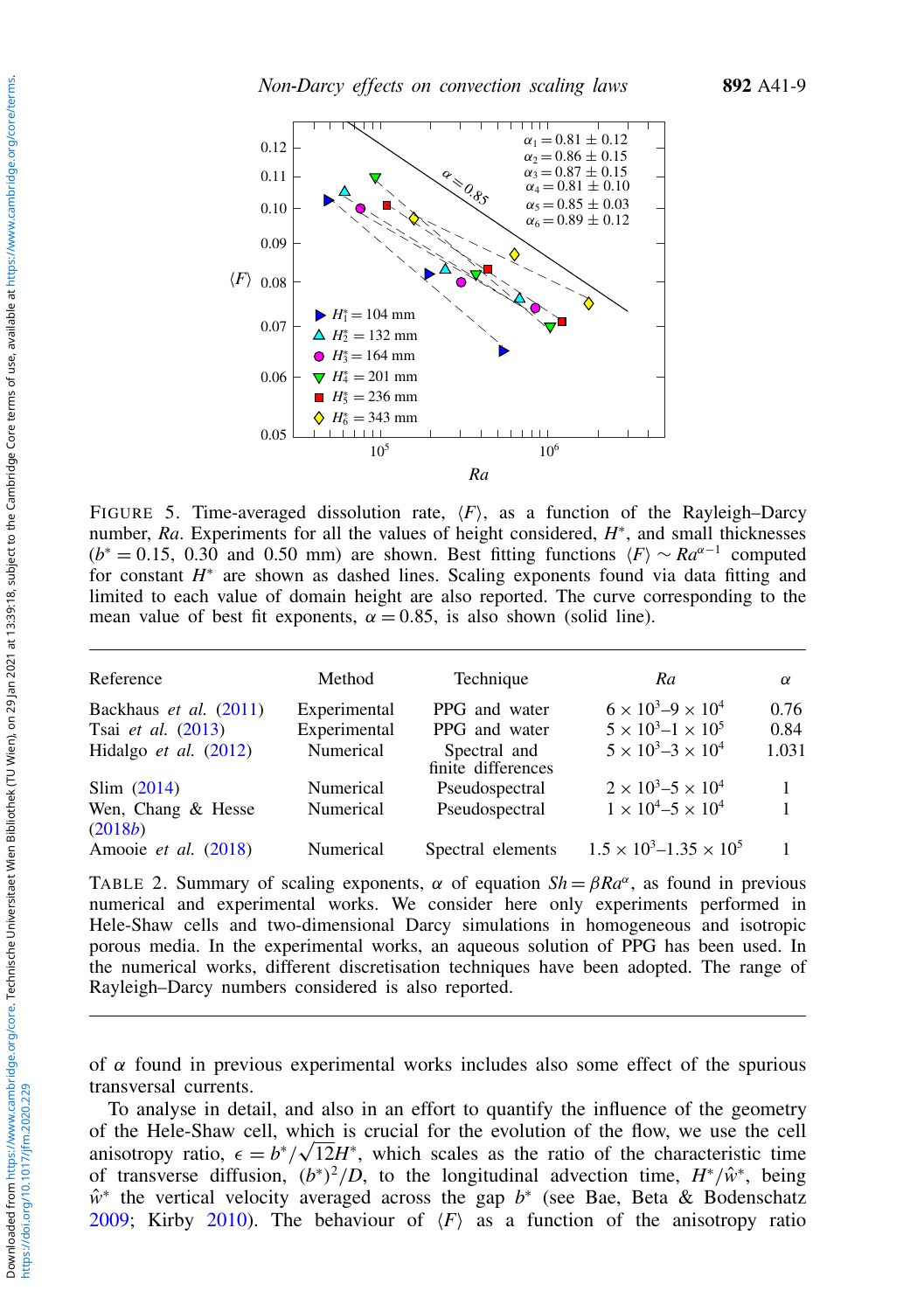<span id="page-9-0"></span>

FIGURE 6. Time-averaged dissolution rate,  $\langle F \rangle$  is here reported. Experiments are grouped by gap thickness  $b^*$ . (*a*) Here,  $\langle F \rangle$  is shown as a function of the anisotropy ratio,  $\epsilon$ . Results are grouped by regime as Hele-Shaw and three-dimensional regime. Here, (*b*)  $\langle F \rangle$ is shown as a function of  $\epsilon^2 Ra$ . In this case, the regime classification is more evident. A drop of the dissolution rate is observed in correspondence of  $\epsilon^2 Ra = 1$ , where the transition from Hele-Shaw flow to three-dimensional flow occurs. The Darcy regime, which represents a theoretical limit for the experiments and corresponds to  $\epsilon^2 Ra \rightarrow 0$ , is also indicated.

is shown in figure [6\(](#page-9-0)*a*). As discussed by Letelier *et al.* [\(2019\)](#page-13-7), a Hele-Shaw cell behaves as a two-dimensional domain only in the limit of  $\epsilon \to 0$ , which is also the limit for Darcy flow. Indeed, an increase of the gap width produces an increase of vertical velocity, while the characteristic diffusion time scale remains unchanged. Since diffusion is responsible for the homogenisation of the solute distribution in the wall-normal direction, we cannot assume that the solute concentration is uniform across the gap. An increase of  $\epsilon$  implies the occurrence of transverse effects which will lead the behaviour of the cell to Hele-Shaw regime and further to three-dimensional regime as proposed by Letelier *et al.* [\(2019\)](#page-13-7). The application of their classification to our data emerges very clearly from figure [6\(](#page-9-0)*b*), where we plot  $\langle F \rangle$  as a function of the dimensionless number  $\epsilon^2 Ra$ : if  $\epsilon^2 Ra$  is small, the cell behaviour is closer to the Darcy flow behaviour, whereas if  $\epsilon^2 Ra$  is large the flow exhibits three-dimensional effects which cannot be described with the Darcy equations, and can cause discrepancies of the scaling exponents. This is perhaps rather obvious, but it is here quantified precisely via experiments for the first time. We observe a drop of  $\langle F \rangle$  after the threshold  $\epsilon^2 Ra = 1$ , which represents the threshold value identified theoretically for the transition to the three-dimensional flow (Letelier *et al.* [2019\)](#page-13-7). Our current dataset does not allow us to investigate whether there is a sharp or a smooth transition in correspondence of  $\epsilon^2 Ra = 1$ . We can, however, confirm that the transition to the three-dimensional regime occurs for the subdatasets  $b^* = 0.80$  and 1.00 mm, corresponding to  $\epsilon^2 Ra \gg 1$ . These results provide a further assessment of the gap-induced dispersion effects, which represent one of the possible differences in the flow behaviour observed numerically and experimentally. Clearly, a transition of the cell behaviour from Hele-Shaw to three-dimensional regime, will require using the full Navier–Stokes equation set rather than a Darcy model (plus corrective terms) to analyse the flow. From the experimental viewpoint, a satisfactory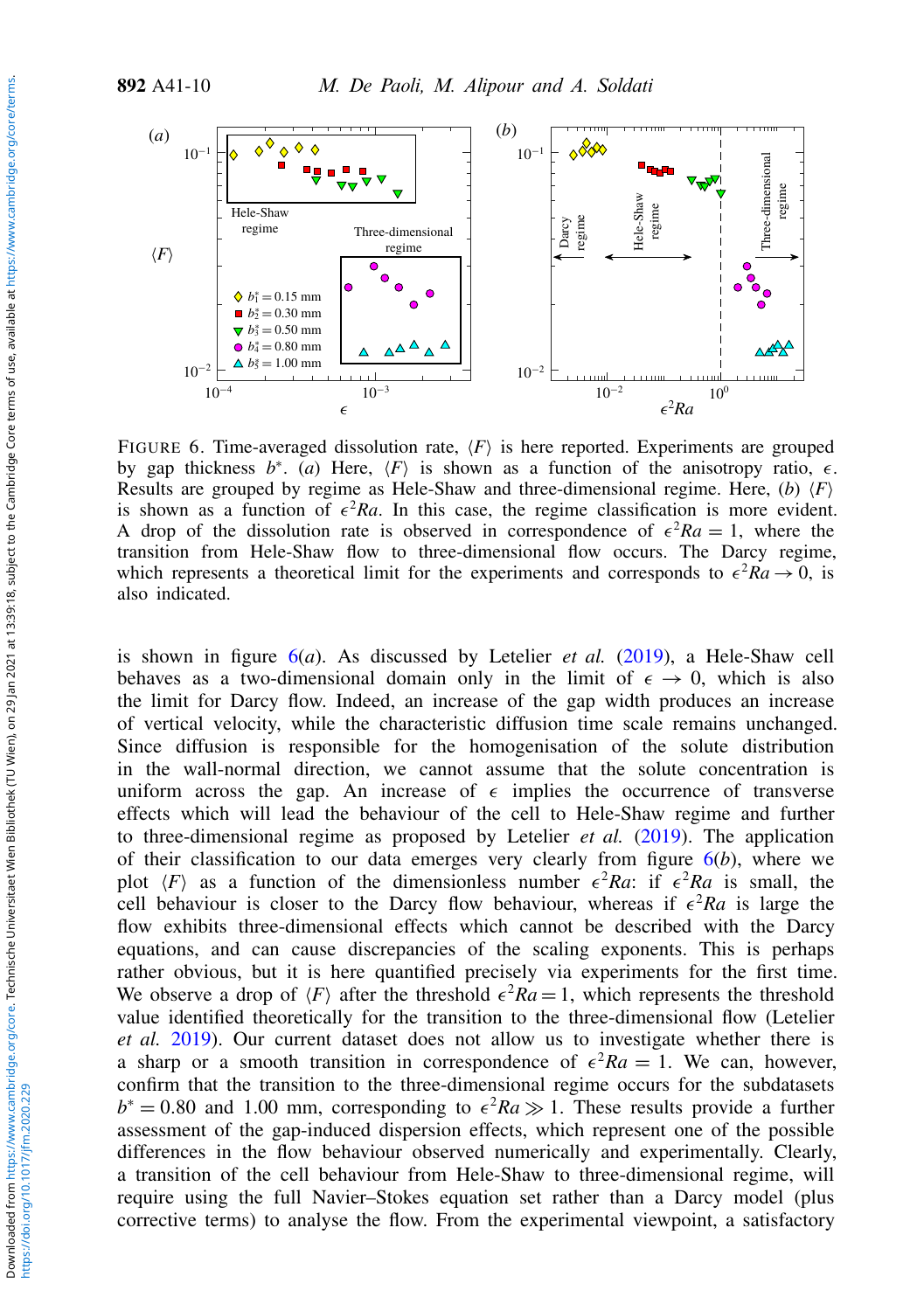<span id="page-10-0"></span>

FIGURE 7. (*a*) Concentration field over a small portion of the domain. The solid, black line identifies the position of the interface between the solute-rich mixture (aqueous solution of  $KMnO<sub>4</sub>$ ) and the pure fluid (water). The dashed line shows the position of the averaged fingertip, identified as the value of  $z^*$  at which  $C^*/C_s^* = 1/50$ , and with indication of the fingertip velocity,  $w_f^*$  (vectors). (*b*) Horizontally averaged concentration profile (black, solid line) used to identify the fingertip position. (*c*) Gap-based Reynolds number,  $Re$ , estimated for all the experiments considered; when  $Re \leq 1$  the system is in the Hele-Shaw regime, the transition to the three-dimensional flow occurs for  $Re \gg 1$ .

analysis of full three-dimensional regime would require further observations in the out-of-plane direction. Phenomena like multiple finger in the thickness of the cell could not, otherwise, be accurately quantified.

The effect of inertia in the Hele-Shaw regime was examined theoretically by Letelier *et al.* [\(2019\)](#page-13-7), who proposed to add extra terms to the Darcy model. In our experiments, these extra terms scale as  $\epsilon^2 Ra/Sc$ , where *Sc* is the Schmidt number, i.e. the ratio of momentum to mass diffusivity, and is defined here as  $Sc = \mu/\rho D$ . We have that in our experiments  $Sc \sim O(10^3)$ . Since inertial terms are multiplied by the coefficient  $\epsilon^2 Ra/Sc$  (Letelier *et al.* [2019\)](#page-13-7), we can neglect these terms when  $\epsilon^2 Ra \leq 1$ , which in our experimental dataset corresponds to  $b^* \leq 0.50$  mm. Our aim here is to evaluate the Reynolds number *Re* to confirm the predictions of Letelier *et al.* [\(2019\)](#page-13-7). In this context, we assume as velocity scale  $\langle w_f^* \rangle$ , defined as the mean value during the constant flux regime of the average fingertip velocity  $w_f^*$ , as sketched in figure [7\(](#page-10-0)*a*), and we compute the Reynolds number *Re* as follows:

$$
Re = \frac{\rho_s^* \langle w_f^* \rangle b^*}{\mu}.
$$
\n(3.2)

To find  $w_f^*$  we use the horizontally averaged concentration profile

$$
\overline{C^*}(z^*, t^*) = \frac{1}{L^*} \int_0^{L^*} C^*(x^*, z^*, t^*) \, \mathrm{d}x^*.
$$
 (3.3)

We customarily set the location of the average fingertip as the vertical coordinate *z* ∗ of the cell where

$$
\overline{C^*}(z^*, t^*)/C_s^* = 1/50,
$$
\n(3.4)

as illustrated in figure  $7(b)$  $7(b)$ . In figure  $7(c)$  we report the values of *Re* for our dataset. We can observe that the Reynolds number *Re* increases for increasing the cell gap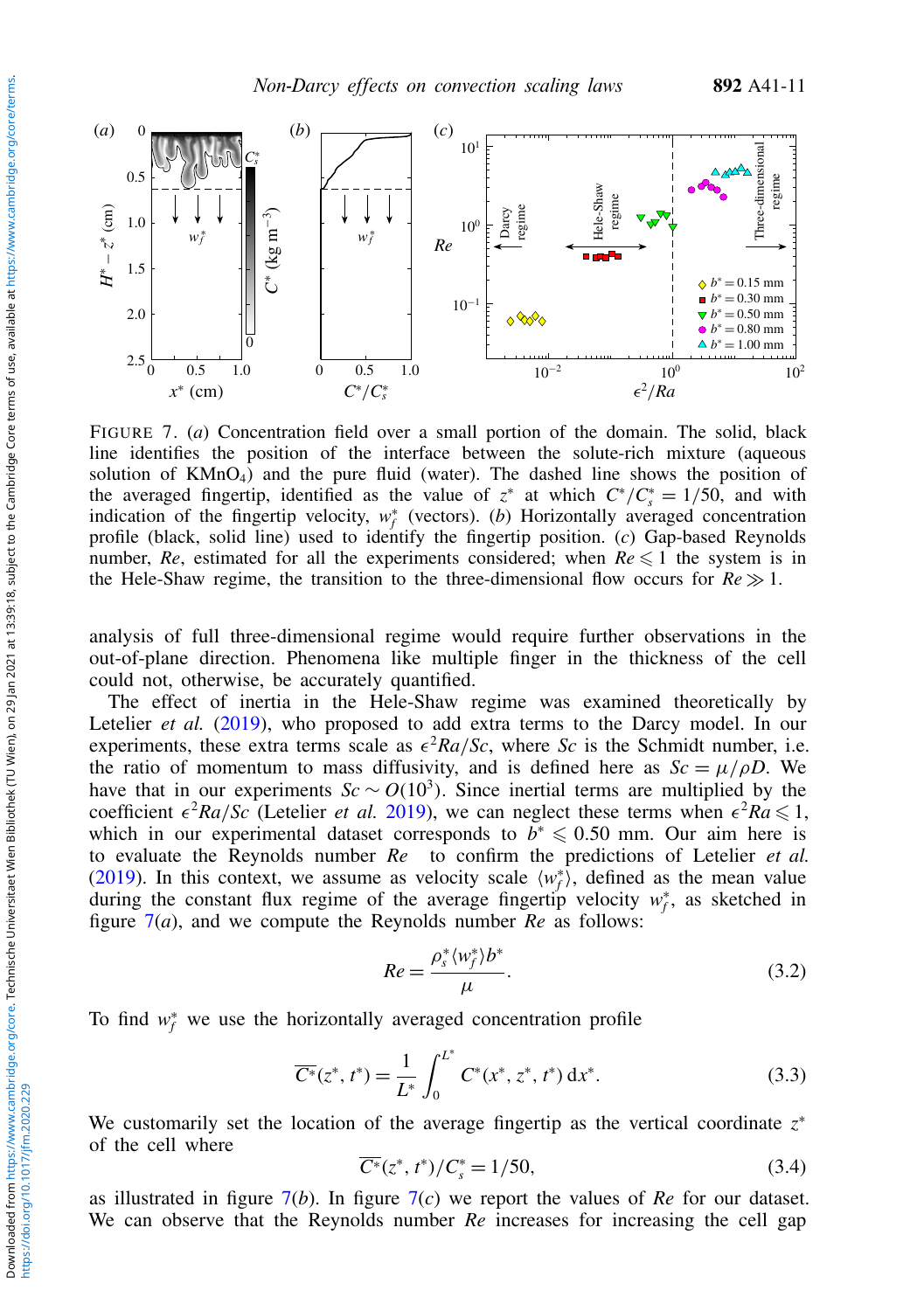width,  $b^*$ . The smallest gap-width experiments ( $b^* = 0.15$  mm) give a value of *Re* lower than 10<sup>-1</sup>, which is a good experimental approximation of Darcy flow conditions. For  $Re \le 1$  (i.e.  $b^* \le 0.50$  mm) inertial effects are of the same order of viscous effects. However, we have shown via detailed analysis of the dissolution rate that these experiments are in the Hele-Shaw regime. This indicates that the Reynolds number is not sufficient for the evaluation of inertia, and a detailed analysis of the local flow velocities may be required. Finally, for the larger gap-width experiments  $Re \gg 1$  (i.e.  $b^* \ge 0.80$  mm), where three-dimensional effects are important, we can observe that also inertial effects are becoming important, with *Re* value of the order of 10.

#### 4. Conclusions

In this work, we investigate experimentally the problem of solute convection in Hele-Shaw cells in Rayleigh–Bénard-like configuration. The solute dynamics is governed by the complex interplay of convection, diffusion and dispersion. The flow is controlled by two dimensionless parameters: the Rayleigh–Darcy number, *Ra*, which measures the relative importance of convection and diffusion, and the anisotropy ratio,  $\epsilon$ , proportional to the cell thickness-to-height ratio. On the basis of accurate measurements of the concentration field, we examined the occurrence of non-Darcy effects and their influence on the dissolution dynamics. Following the classification proposed by Letelier *et al.* [\(2019\)](#page-13-7), based on the value of the dimensionless parameter  $\epsilon^2 Ra$ , we can experimentally confirm the existence of three different flow regimes: (i) Darcy regime, for  $\epsilon^2 Ra \rightarrow 0$ , the flow is two-dimensional and is well described by a Darcy model; (ii) Hele-Shaw regime, the effect of non-Darcy terms is crucial for  $0 < \epsilon^2 Ra < 1$ , when dispersion effects are responsible for the *Ra*-dependent behaviour of the dissolution rate; (iii) three-dimensional regime, at last, for  $\epsilon^2 Ra \ge 1$ , the flow has a three-dimensional character. On the basis of this analysis, we have also been able to reconcile the *Ra*-dependent behaviour of the mean dissolution rate reportedly observed in previous experiments, and we have been able to attribute this dependency on *Ra* to spurious three-dimensional effects.

Present results can also have implications for porous media flows. To investigate the effect of a porous structure on solute convection, more complicated experiments use Hele-Shaw cells: the porous matrix is usually mimicked by glass beads, which fill the cell gap that in this case is of the order of few centimetres. Experimental investigations in Rayleigh–Bénard-like configuration indicate that, as well as in the Hele-Shaw apparatus, also in this case there is a regime dominated by convection in which the solute dissolution rate is constant, and the time-averaged dissolution rate scales as  $\sim Ra^{\alpha-1}$ , with  $0 < \alpha < 1$  (Neufeld *et al.* [2010\)](#page-13-18). In a recent work, Liang *et al.* [\(2018\)](#page-13-19) investigated experimentally the effect of solute redistribution induced by the beads. Tortuosity of the flow paths as well as friction with the solid surface of the porous matrix makes the fluid and the solute advected by the fluid follow sinuous pathways. This process, defined as mechanical dispersion, causes additional mechanical mixing and dilution effects and was identified as responsible for the *Ra*-dependent behaviour of the dissolution rate (Liang *et al.* [2018\)](#page-13-19). This conclusion is also supported by simulations performed including the effect of mechanical dispersion (Wen *et al.* [2018](#page-14-10)*b*). The effect of mechanical dispersion in porous media shares some similarities with the Taylor hydrodynamic dispersion induced by the presence of the walls in Hele-Shaw cells. Although different in nature (e.g. strict two-dimensionality of the Hele-Shaw cell and tortuosity of flow paths in porous media), the Hele-Shaw

https://doi.org/10.1017/jfm.2020.229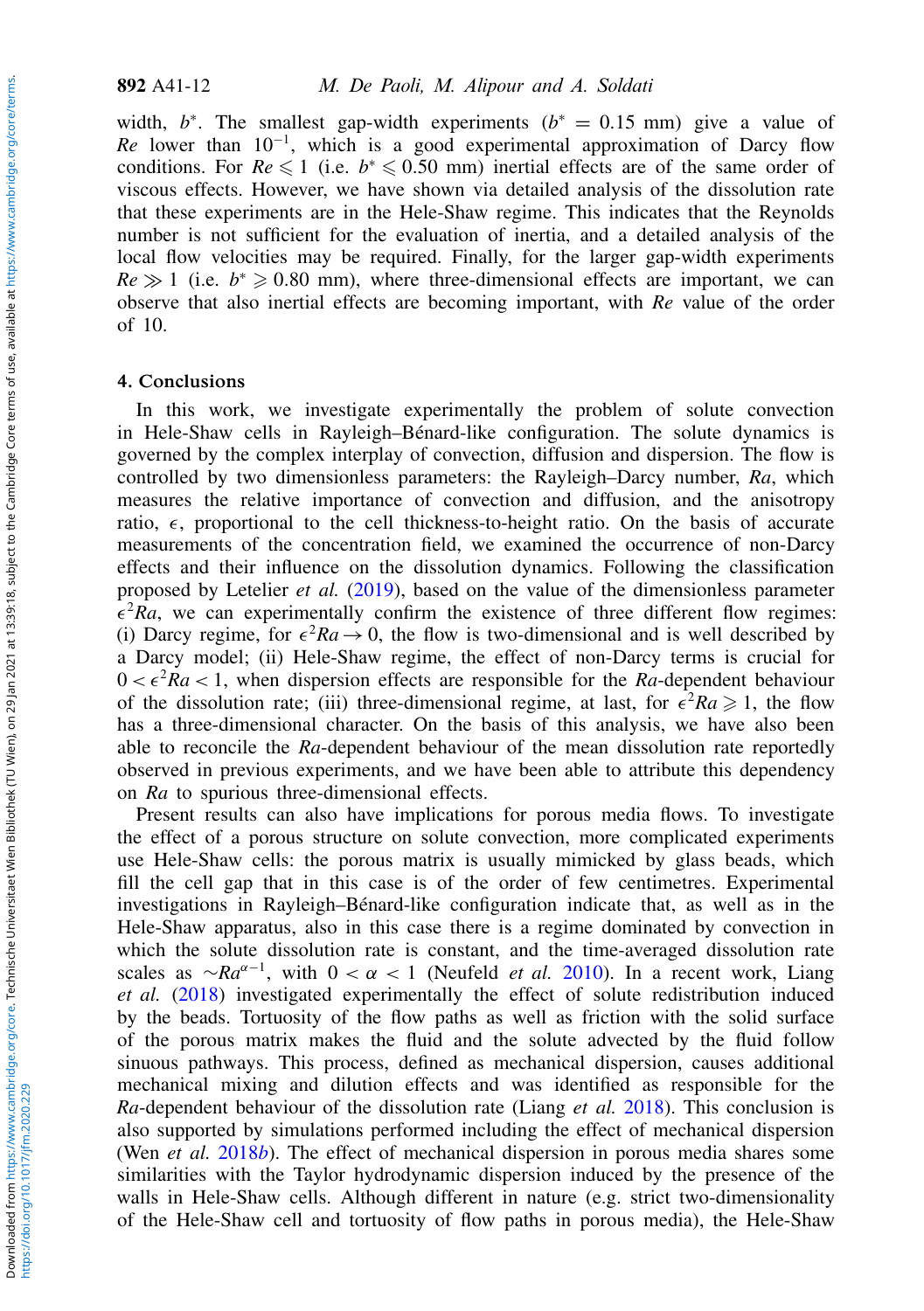<span id="page-12-1"></span>

FIGURE 8. Density difference between aqueous solutions of KMnO<sub>4</sub> and water (symbols) as a function of KMnO<sub>4</sub> concentration at constant temperature  $(T^* = 23 \degree C, \ \rho^*(0) =$ 997.54 kg m<sup>-3</sup>). The linear function defined by [\(2.1\)](#page-3-1) (solid line) approximates very well the correlation proposed by Novotný  $\&$  Söhnel [\(1988\)](#page-13-10) (symbols) in the range of values of interest.

cell is a good analogy for flows in homogenous and isotropic porous media provided that  $\epsilon^2 Ra \rightarrow 0$ , and can be used for the verification of closure models for Darcy flows (Nield & Bejan [2013\)](#page-13-20).

## Acknowledgements

We are grateful to the anonymous referees for insightful comments and suggestions. The authors would like to thank Mr W. Jandl and Mr F. Neuwirth for invaluable help with the experimental work. M.A. is supported by the scholarship number S3 1619942002 from Fondo Sociale Europeo (FSE) – Friuli-Venezia Giulia.

### Declaration of interests

The authors report no conflict of interest.

# <span id="page-12-0"></span>Appendix A

The density of an aqueous solution of potassium permanganate and water,  $\rho^*$ , is a nonlinear function of fluid temperature,  $T^*$ , and solute concentration,  $C^*$  (Novotný & Söhnel [1988\)](#page-13-10). However, we show here that, in the range of values of *C* ∗ and *T* ∗ considered in the present work, the behaviour of the function  $\rho^*(C^*, T^*)$  for a given *T*<sup>∗</sup> is nearly linear.

The fluid temperature is measured before fluid injection and after the experiment. Since we find a variation lower or equal to  $0.2\degree C$ , we compute mixture density  $\rho^*(C^*, T^*)$  assuming that the temperature of the fluid is constant during the experiment. From the empirical correlation proposed by Novotný & Söhnel [\(1988\)](#page-13-10), we have that

$$
\rho^* = A_0(T^*) + C^*A_1(T^*) + (C^*)^{3/2}A_2(T^*), \tag{A.1}
$$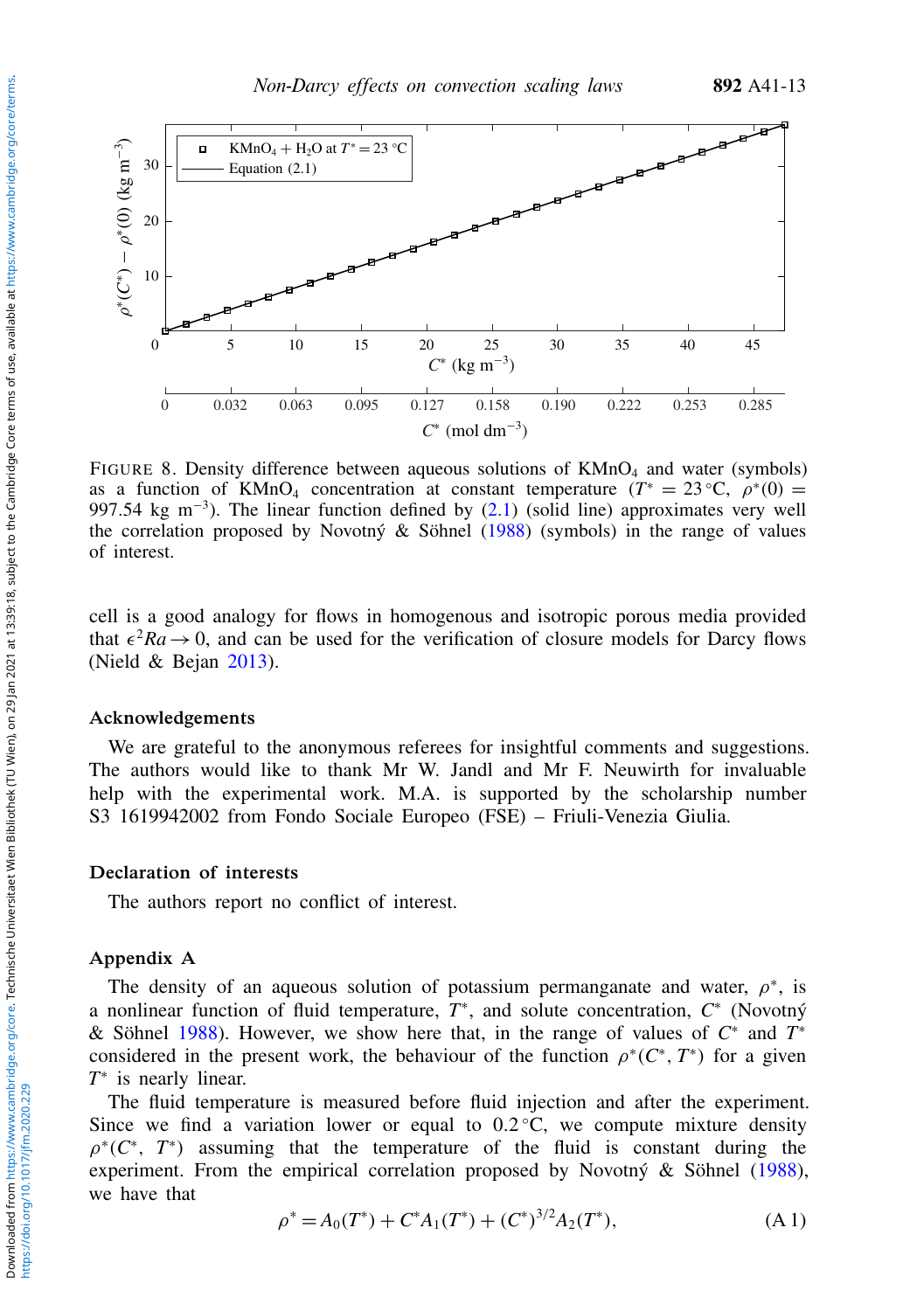where  $A_0(T^*)$ ,  $A_1(T^*)$  and  $A_2(T^*)$  are functions of the temperature  $T^*$ . In figure [8,](#page-12-1) the value of the density difference between solution (concentration  $C^*$ ) and pure water is shown as a function of the solute concentration (symbols) for  $T^* = 23$  °C. The linear function corresponding to  $(2.1)$  (solid line) fits very well the correlation proposed by Novotný & Söhnel [\(1988\)](#page-13-10) in the range of values of interest.

## REFERENCES

- <span id="page-13-12"></span>ALIPOUR, M. & DE PAOLI, M. 2019 Convective dissolution in porous media: experimental investigation in Hele-Shaw cell. *Proc. Appl. Maths Mech.* 19 (1), e201900236.
- <span id="page-13-14"></span>AMOOIE, M. A., SOLTANIAN, M. R. & MOORTGAT, J. 2018 Solutal convection in porous media: comparison between boundary conditions of constant concentration and constant flux. *Phys. Rev.* E 98, 033118.
- <span id="page-13-5"></span>BACKHAUS, S., TURITSYN, K. & ECKE, R. E. 2011 Convective instability and mass transport of diffusion layers in a Hele-Shaw geometry. *Phys. Rev. Lett.* 106 (10), 104501.
- <span id="page-13-16"></span>BAE, A. J., BETA, C. & BODENSCHATZ, E. 2009 Rapid switching of chemical signals in microfluidic devices. *Lab on a Chip* 9 (21), 3059–3065.
- <span id="page-13-11"></span>CHING, J., CHEN, P. & TSAI, P. A. 2017 Convective mixing in homogeneous porous media flow. *Phys. Rev.* F 2, 014102.
- <span id="page-13-15"></span>DE PAOLI, M., GIURGIU, V., ZONTA, F. & SOLDATI, A. 2019 Universal behavior of scalar dissipation rate in confined porous media. *Phys. Rev.* F 4, 101501.
- <span id="page-13-8"></span>DE PAOLI, M., ZONTA, F. & SOLDATI, A. 2016 Influence of anisotropic permeability on convection in porous media: implications for geological CO<sub>2</sub> sequestration. *Phys. Fluids* 28 (5), 056601.
- <span id="page-13-13"></span>DE PAOLI, M., ZONTA, F. & SOLDATI, A. 2017 Dissolution in anisotropic porous media: modelling convection regimes from onset to shutdown. *Phys. Fluids* 29 (2), 026601.
- <span id="page-13-2"></span>EMAMI-MEYBODI, H., HASSANZADEH, H., GREEN, C. P. & ENNIS-KING, J. 2015 Convective dissolution of CO<sub>2</sub> in saline aquifers: progress in modeling and experiments. *Intl J. Greenh. Gas Control* 40, 238–266.
- <span id="page-13-3"></span>FELTHAM, D. L., UNTERSTEINER, N., WETTLAUFER, J. S. & WORSTER, M. G. 2006 Sea ice is a mushy layer. *Geophys. Res. Lett.* 33 (14), L14501.
- <span id="page-13-4"></span>HEWITT, D. R., NEUFELD, J. A. & LISTER, J. R. 2013 Convective shutdown in a porous medium at high Rayleigh number. *J. Fluid Mech.* 719, 551–586.
- <span id="page-13-6"></span>HIDALGO, J. J., FE, J., CUETO-FELGUEROSO, L. & JUANES, R. 2012 Scaling of convective mixing in porous media. *Phys. Rev. Lett.* 109 (26), 264503.
- <span id="page-13-1"></span>HUPPERT, H. E. & NEUFELD, J. A. 2014 The fluid mechanics of carbon dioxide sequestration. *Annu. Rev. Fluid Mech.* 46, 255–272.
- <span id="page-13-9"></span>JAFARI-RAAD, S. M. & HASSANZADEH, H. 2015 Onset of dissolution-driven instabilities in fluids with nonmonotonic density profile. *Phys. Rev.* E 92, 053023.
- <span id="page-13-17"></span>KIRBY, B. J. 2010 *Micro-and Nanoscale Fluid Mechanics: Transport in Microfluidic Devices*. Cambridge University Press.
- <span id="page-13-0"></span>LEBLANC, D. R. 1984 *Sewage Plume in a Sand and Gravel Aquifer, Cape Cod, Massachusetts*. US Geological Survey.
- <span id="page-13-7"></span>LETELIER, J. A., MUJICA, N. & ORTEGA, J. H. 2019 Perturbative corrections for the scaling of heat transport in a Hele-Shaw geometry and its application to geological vertical fractures. *J. Fluid Mech.* 864, 746–767.
- <span id="page-13-19"></span>LIANG, Y., WEN, B., HESSE, M. A. & DICARLO, D. 2018 Effect of dispersion on solutal convection in porous media. *Geophys. Res. Lett.* 45 (18), 9690–9698.
- <span id="page-13-18"></span>NEUFELD, J. A., HESSE, M. A., RIAZ, A., HALLWORTH, M. A., TCHELEPI, H. A. & HUPPERT, H. E. 2010 Convective dissolution of carbon dioxide in saline aquifers. *Geophys. Res. Lett.* 37, 2–6.
- <span id="page-13-20"></span><span id="page-13-10"></span>NIELD, D. A. & BEJAN, A. 2013 *Convection in Porous Media*. Springer.
- NOVOTNÝ, P. & SÖHNEL, O. 1988 Densities of binary aqueous solutions of 306 inorganic substances. *J. Chem. Engng Data* 33 (1), 49–55.

https://doi.org/10.1017/jfm.2020.229